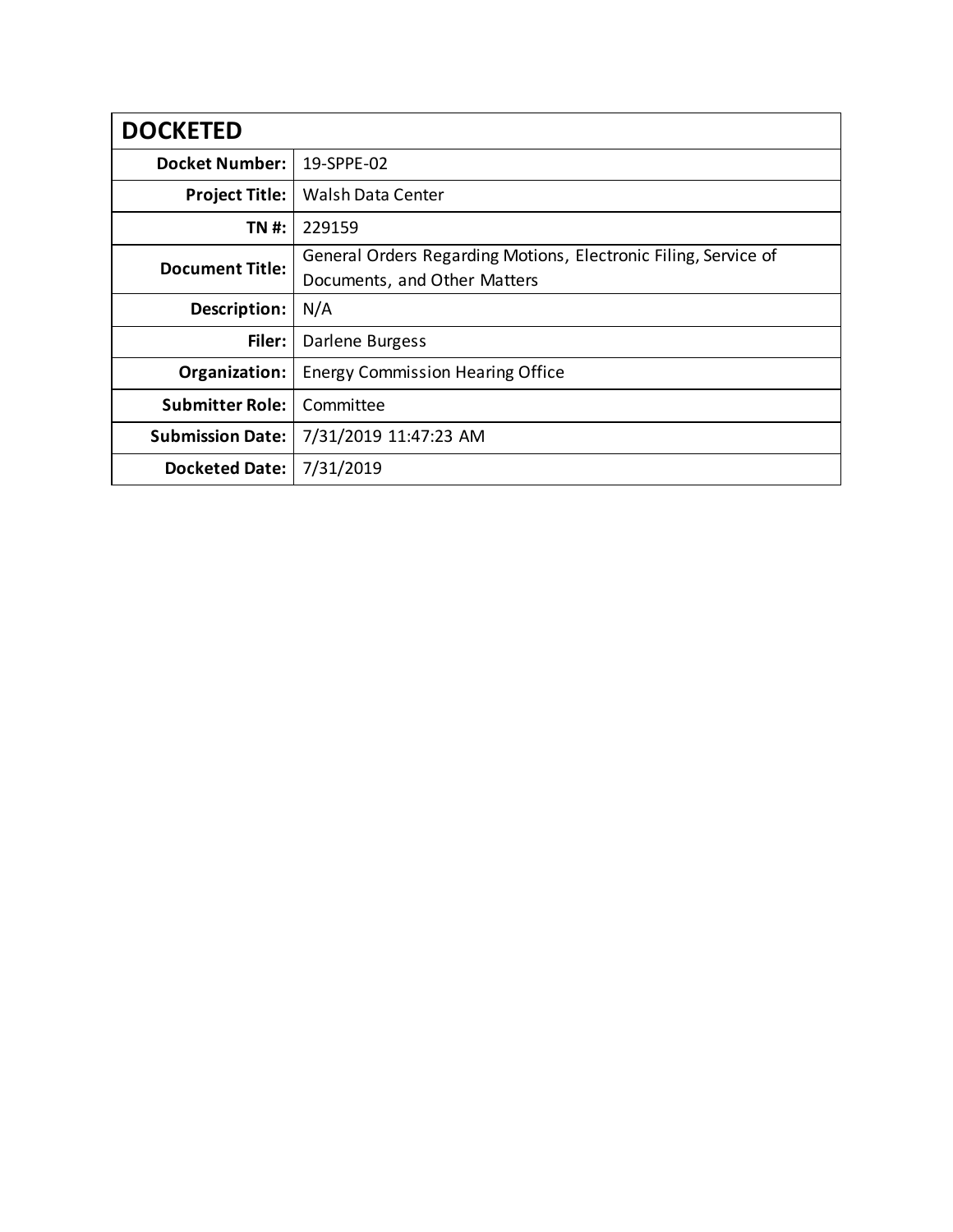**State of California**



**State Energy Resources Conservation and Development Commission 1516 Ninth Street, Sacramento, CA 95814 1-800-822-6228 – [www.energy.ca.gov](http://www.energy.ca.gov/)**

*APPLICATION FOR SMALL POWER PLANT EXEMPTION FOR THE:*

**Docket No. 19-SPPE-02**

*WALSH DATA CENTER*

# **GENERAL ORDERS REGARDING MOTIONS, ELECTRONIC FILING, SERVICE OF DOCUMENTS, AND OTHER MATTERS**

The Committee<sup>[1](#page--1-0)</sup> for the Application for a Small Power Plant Exemption (SPPE) for the Walsh Data Center project orders the following standards and requirements to apply to this proceeding. These requirements come from statutes, regulations, and rules guiding the conduct of adjudicative proceedings, and shall not be viewed as limiting or restricting any authority of the designated Committee, Presiding Member, or the Energy Commission.<sup>[2](#page--1-1)</sup> Some of these standards are additional requirements adopted pursuant to the Presiding Member's authority to regulate the conduct of proceedings. $3$ 

## **Motions**

Written motions submitted by a party shall state the motion clearly in the document's title and include a statement of the relief or action requested, the grounds for the requested relief or action, and citation to a rule, law, or other authority authorizing the Committee or Energy Commission to grant the request.

Unless the Presiding Member sets forth a different schedule, responses to a motion shall be filed within 14 days of the filing of the motion. No replies to the responses are allowed unless ordered by the Presiding Member.<sup>[4](#page--1-3)</sup>

## **Document Filing, Deadlines, and Service of Documents**

All parties to this SPPE proceeding are required to submit documents and provide service of documents using the Energy Commission's e-filing system.<sup>[5](#page--1-4)</sup> There is no need to attach

 <sup>1</sup> At the July 15, 2019, Business Meeting, the Energy Commission designated a committee of two commissioners consisting of Commissioner Karen Douglas as Presiding Member and Commissioner Patty Monahan as Associate Member as the Committee to conduct proceedings on the application. (TN 228984.) <sup>2</sup> Public Resources Code and California Code of Regulations, title 20, section 1001 et seq. Unless otherwise specified, all subsequent citations are to those regulations.

<sup>3</sup> Section 1203.

<sup>4</sup> Section 1211.5.

<sup>5</sup> Section 1211(b).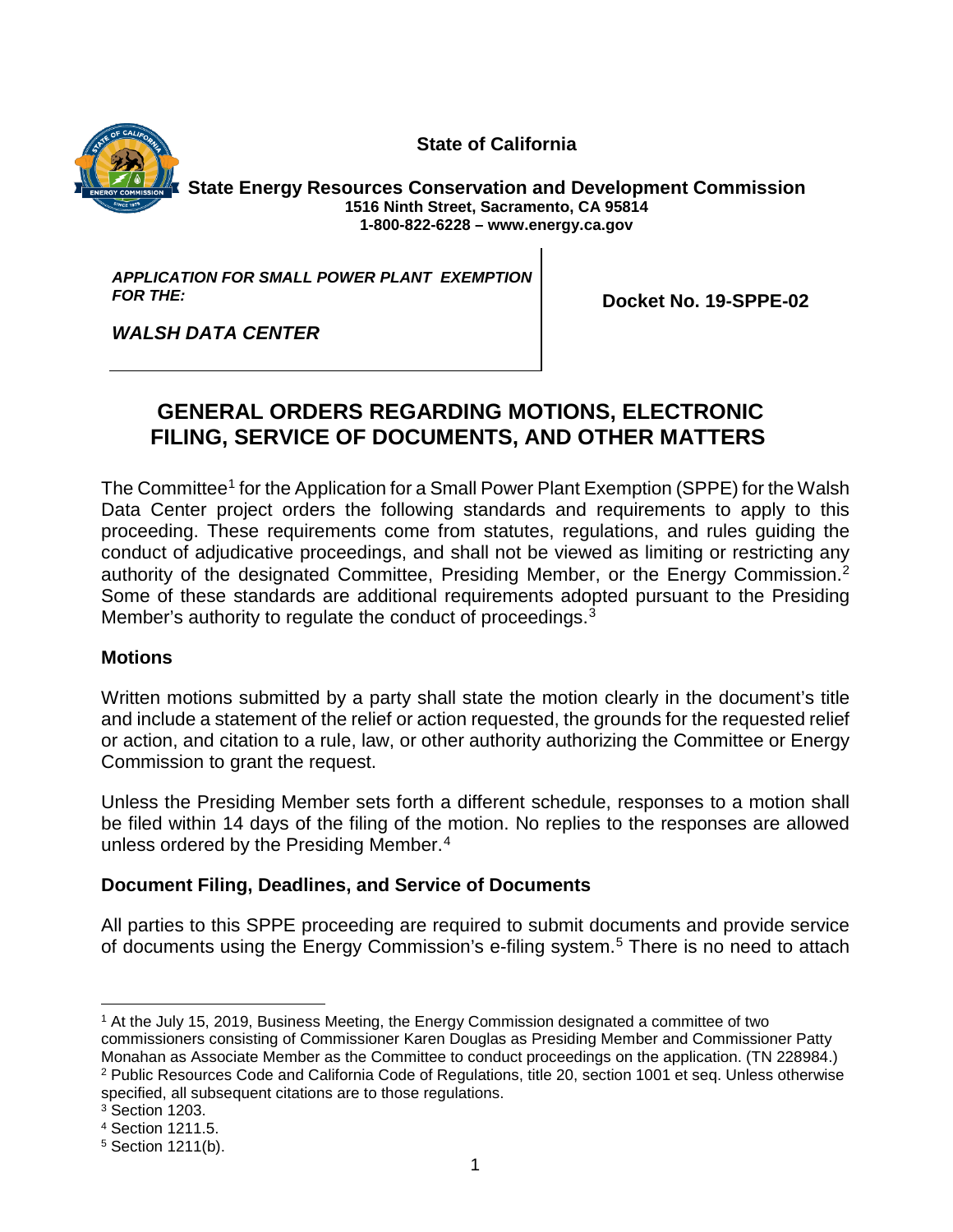a Declaration of Service to the uploaded or e-mailed document unless delivery of a paper copy of a document to a party is required, as described below.[6](#page--1-5)

After an uploaded document is approved for filing by the Energy Commission's Docket Unit, the e-filing system will automatically send an e-mail to the Proof of Service list and the project's electronic listserv<sup>[7](#page--1-1)</sup> with a link to the document on the Energy Commission's website. Documents are filed, or "docketed," according to the date they are received in the Docket Unit.

Unless a different deadline is stated in a notice, order, or other document, a deadline shall mean 5:00 p.m. Pacific Time. All filings received by 5:00 p.m. on business days will be marked as filed on that date. All filings received after 5:00 p.m. on business days, any time on a Saturday, Sunday, holiday, or other day when the Energy Commission is closed, will be marked as filed the next business day. $8$  If the Committee sets an earlier time as a filing deadline, the document must be uploaded by the specified time.

All filed documents will be available via the "Documents for this Proceeding (Docket Log)" link on the project's web page: [https://ww2.energy.ca.gov/sitingcases/walsh/.](https://ww2.energy.ca.gov/sitingcases/walsh/) If a document has an approved confidentiality designation, it will not be available to parties or the public.<sup>9</sup>

## **Hardship Waiver for Paper Copy Filers/Recipients**

The Presiding Member may grant a waiver of e-filing requirements upon a showing that a person or party does not have reasonably efficient access to e-file his or her documents, receive electronic notice of documents, or view information on the proceeding's website.<sup>[10](#page--1-4)</sup>

A party that is granted a waiver to file paper copies of documents shall mail or deliver a paper copy to the Docket Unit and any other party(ies) on the Proof of Service that require paper copies. The Docket Unit will convert all delivered paper copies to electronic files and e-file the documents for delivery to the other parties, electronic listserv, and posting to the website.

If a waiver is granted, other parties will be made aware by a ruling and the party granted the waiver will be shown on the Proof of Service list with a physical mailing address without an e-mail address. Parties submitting documents to the e-filing system shall, at the time of uploading, provide by mail or personal delivery a paper copy of the documents to any party who received a waiver and requires printed copies. If the document is larger than 50 pages, they may instead mail or deliver a compact disk, DVD, or USB stick (thumb drive) containing an electronic copy of the document, provided that the recipient is offered the opportunity to request a paper copy.

 $6$  Prior to uploading documents to the e-filing system, parties shall review the Proof of Service list to determine if any parties require paper copies. If paper copies are required, a Declaration of Service, in or similar to the form also linked from the web page, shall be filed with or separately uploaded to confirm that the paper copy(ies) were provided. If no paper copies are required, no Declaration need be filed.

<sup>&</sup>lt;sup>7</sup> To sign up for or remove yourself from a listserv, see<https://www.energy.ca.gov/listservers/index.html>

<sup>&</sup>lt;sup>8</sup> Section 1208. The first page of the filed document will show both the time of uploading and the filing date assigned to it.

<sup>&</sup>lt;sup>9</sup> Applications for confidentiality may be filed pursuant to Section 2501 et seq.

<sup>10</sup> Section 1211(c).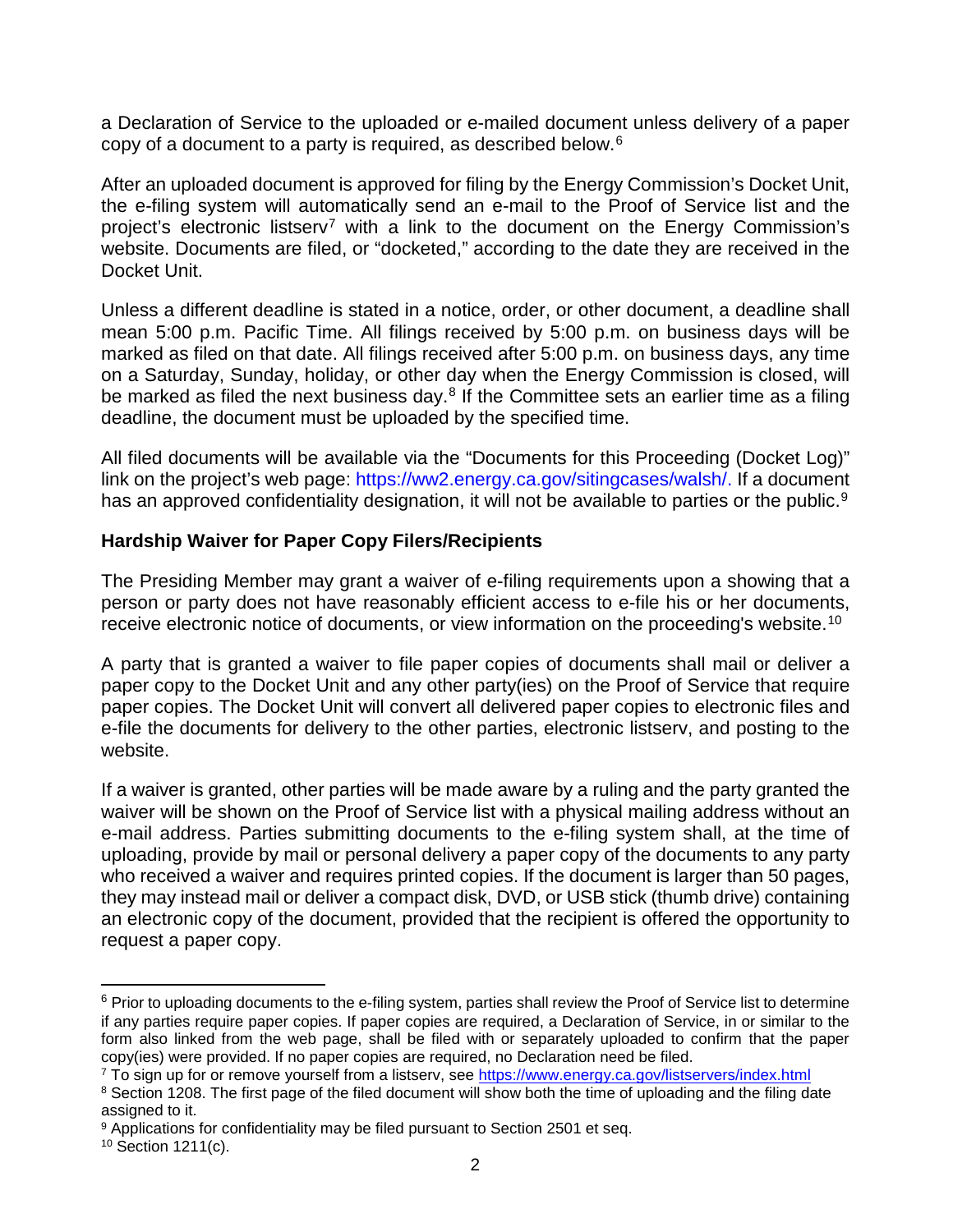## **Proof of Service List**

The Hearing Officer maintains the Proof of Service List for this proceeding and the current list is available via the "Proof of Service" link on the proceeding's web page<sup>[11](#page--1-0)</sup> in the "Original Proceeding" box.<sup>[12](#page--1-7)</sup> If you need a printed copy of the Proof of Service List for reference or to attach to a Declaration of Service when service of paper copies is required, print the list from the proceeding or contact the Public Adviser for assistance. Report any changes to the Proof of Service List to the assigned Hearing Officer.

## **Format of Electronic Documents and Signatures**

E-filed documents must be word-searchable, if feasible.<sup>[13](#page--1-8)</sup> In some instances, electronic copies created by scanning a printed document are unable to be word searched, read by programs that assist the visually impaired, or easily read on small screen devices such as smart phones. The preferred method for creating a word searchable document is to create a ".pdf" (Portable Document Format) file.<sup>[14](#page--1-1)</sup>

Signatures on electronic documents may be electronic; a copy of a wet signature is not required.[15](#page--1-4) Signatures may be indicated on electronic copies by embedding a scanned signature graphic, "Original Signed By," "/S/," or similar notation. The original printed copy of a document containing an original signature shall be retained by the party filing that document and produced if requested by the Presiding Member or Energy Commission.

Cover or transmittal letters that do not add any substantive information to uploaded documents are not necessary.

## **Transcripts**

Parties are responsible for identifying errors in the transcripts of the proceedings. Proposed corrections to the transcripts must be filed within 30 days of the filing of a transcript.

## **Questions**

Parties and members of the public may contact Susan Cochran, Hearing Officer, at [susan.cochran@energy.ca.gov](mailto:susan.cochran@energy.ca.gov) or (916) 654-3965 for clarifications about this order or general procedural questions.

Please contact the Acting Public Adviser, Jennifer Martin-Gallardo, at [publicadviser@energy.ca.gov,](mailto:publicadviser@energy.ca.gov) or (800) 822-6228 (toll free) or (916) 654-4489, for

 <sup>11</sup> [https://ww2.energy.ca.gov/sitingcases/walsh/.](https://ww2.energy.ca.gov/sitingcases/walsh/)

<sup>12</sup> [https://efiling.energy.ca.gov/Lists/ExhibitList.aspx?docketnumber=19-SPPE-02.](https://efiling.energy.ca.gov/Lists/ExhibitList.aspx?docketnumber=19-SPPE-02)

<sup>13</sup> Section 1208.1(b).

<sup>&</sup>lt;sup>14</sup> The Energy Commission's e-filing system also accepts uploads of Microsoft Word formatted files (.doc, .docx) and converts them to .pdf as part of the uploading process. If you choose to complete the conversion process this way, you are advised to click on the link to the file on the filing confirmation page to verify that the converted file accurately represents the Word file you uploaded.

<sup>15</sup> Section 1208.1(e).